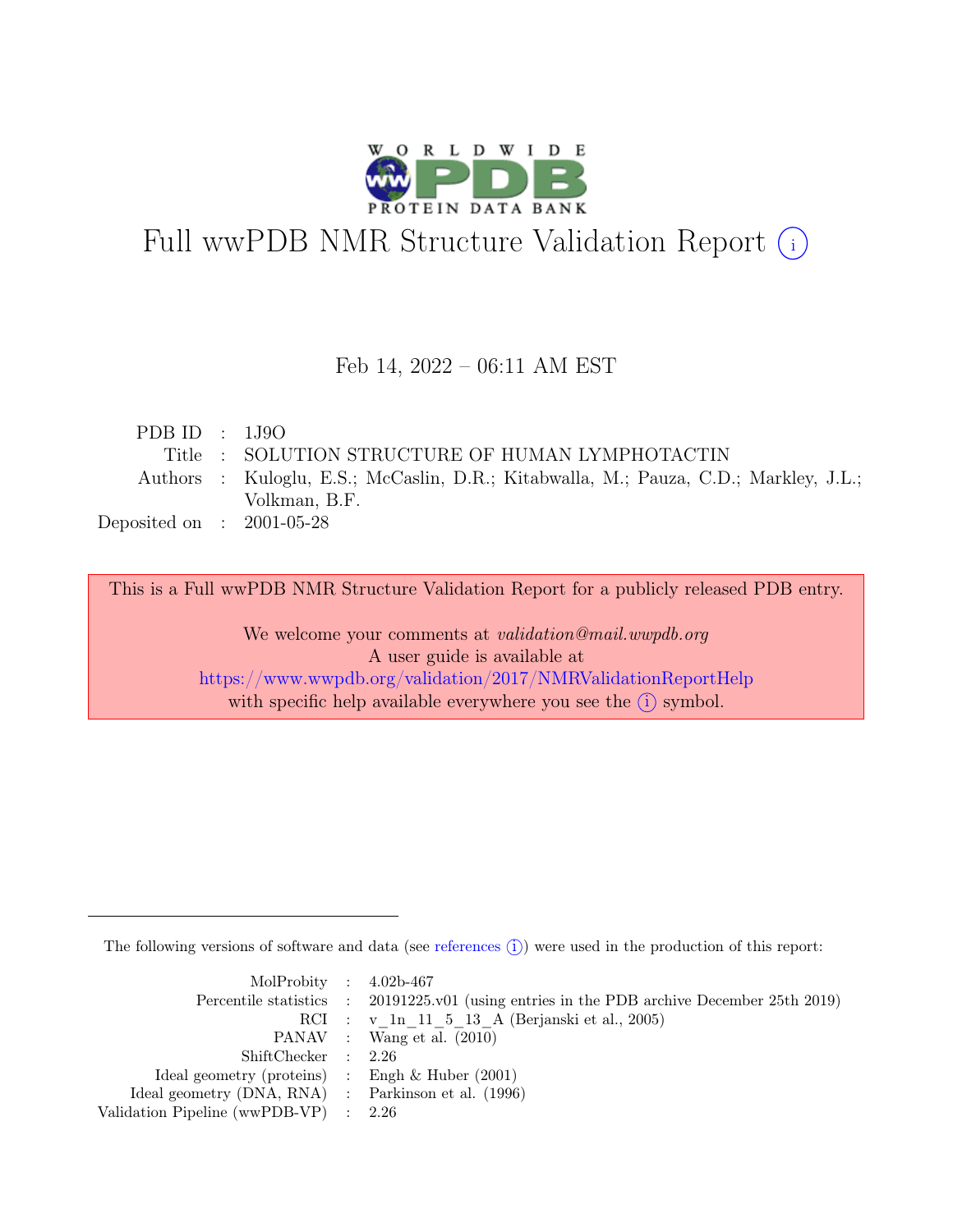## 1 Overall quality at a glance  $(i)$

The following experimental techniques were used to determine the structure: SOLUTION NMR

The overall completeness of chemical shifts assignment was not calculated.

There are no overall percentile quality scores available for this entry.

The table below summarises the geometric issues observed across the polymeric chains and their fit to the experimental data. The red, orange, yellow and green segments indicate the fraction of residues that contain outliers for  $\geq$ =3, 2, 1 and 0 types of geometric quality criteria. A cyan segment indicates the fraction of residues that are not part of the well-defined cores, and a grey segment represents the fraction of residues that are not modelled. The numeric value for each fraction is indicated below the corresponding segment, with a dot representing fractions  $\epsilon = 5\%$ 

| 01n | Length | Quality of chain |
|-----|--------|------------------|
|     |        |                  |
|     | 93     | 100%             |

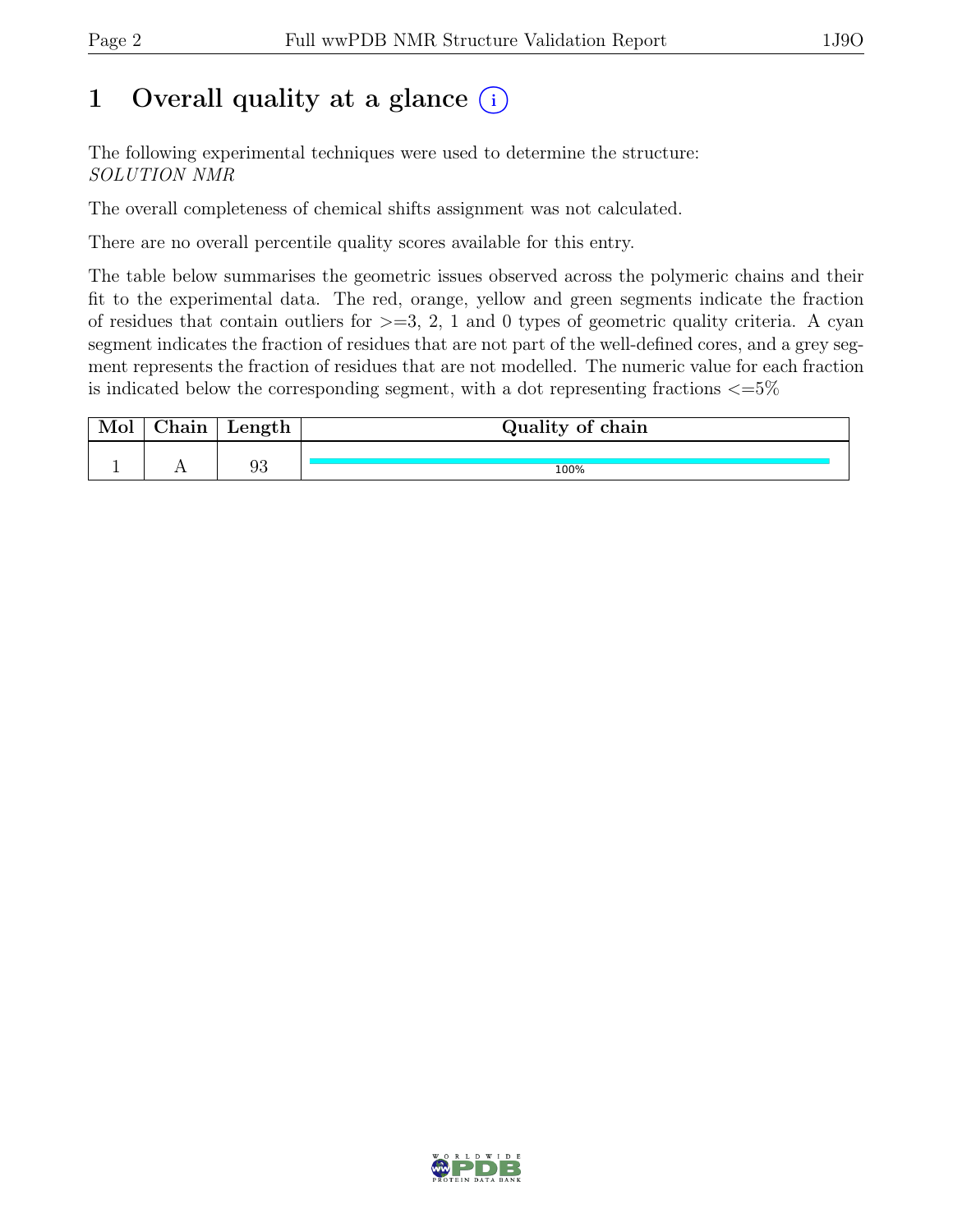## 2 Ensemble composition and analysis  $(i)$

This entry contains 1 models. Identification of well-defined residues and clustering analysis are not possible.

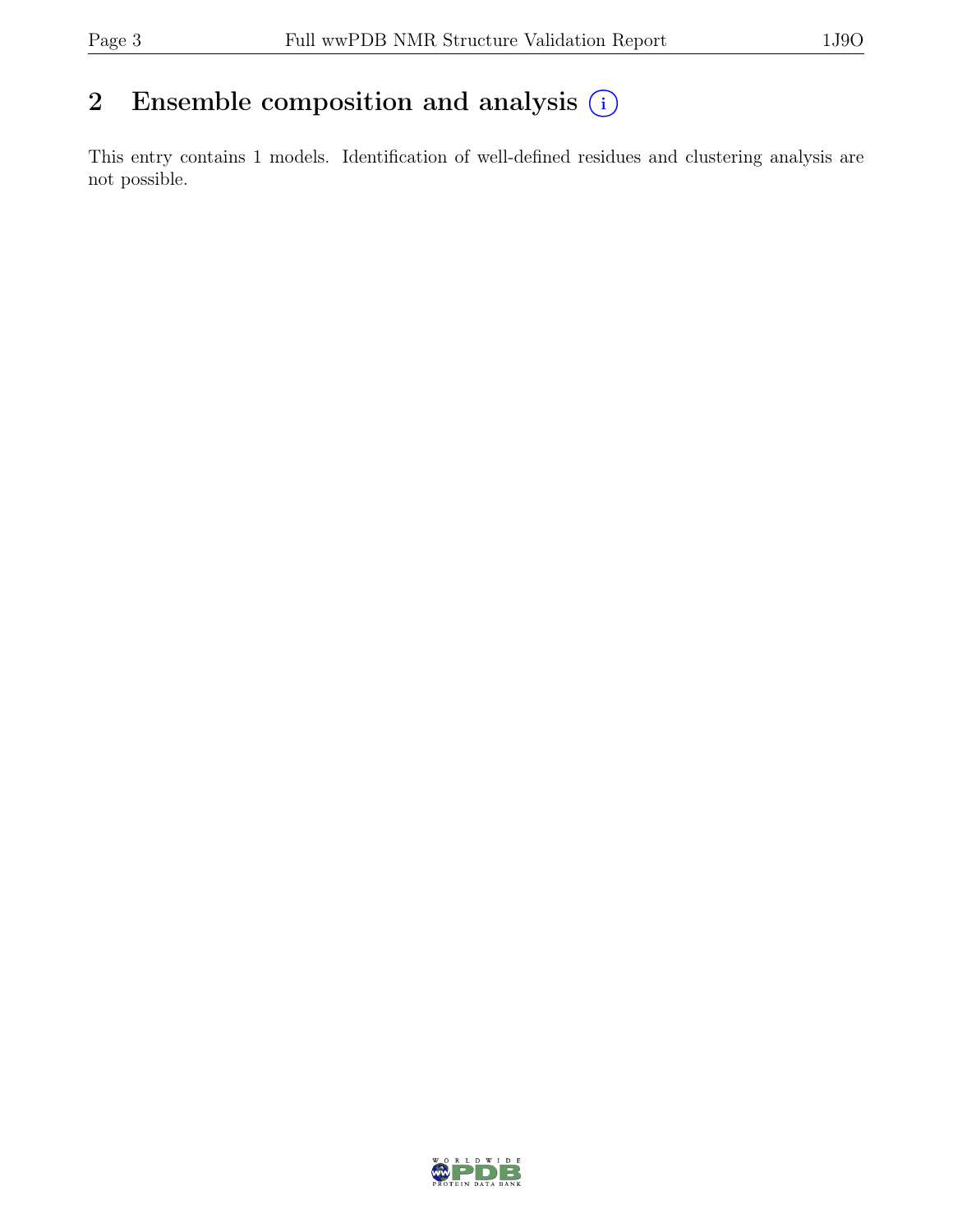## 3 Entry composition  $(i)$

There is only 1 type of molecule in this entry. The entry contains 1465 atoms, of which 749 are hydrogens and 0 are deuteriums.

• Molecule 1 is a protein called LYMPHOTACTIN.

| Mol | $\vert$ Chain $\vert$ Residues | $\rm{Atoms}$   |     |     |     |     | Trace |  |
|-----|--------------------------------|----------------|-----|-----|-----|-----|-------|--|
|     |                                | $_{\rm Total}$ |     | н   |     |     |       |  |
|     | 93                             | 1465           | 437 | 749 | 136 | 139 |       |  |

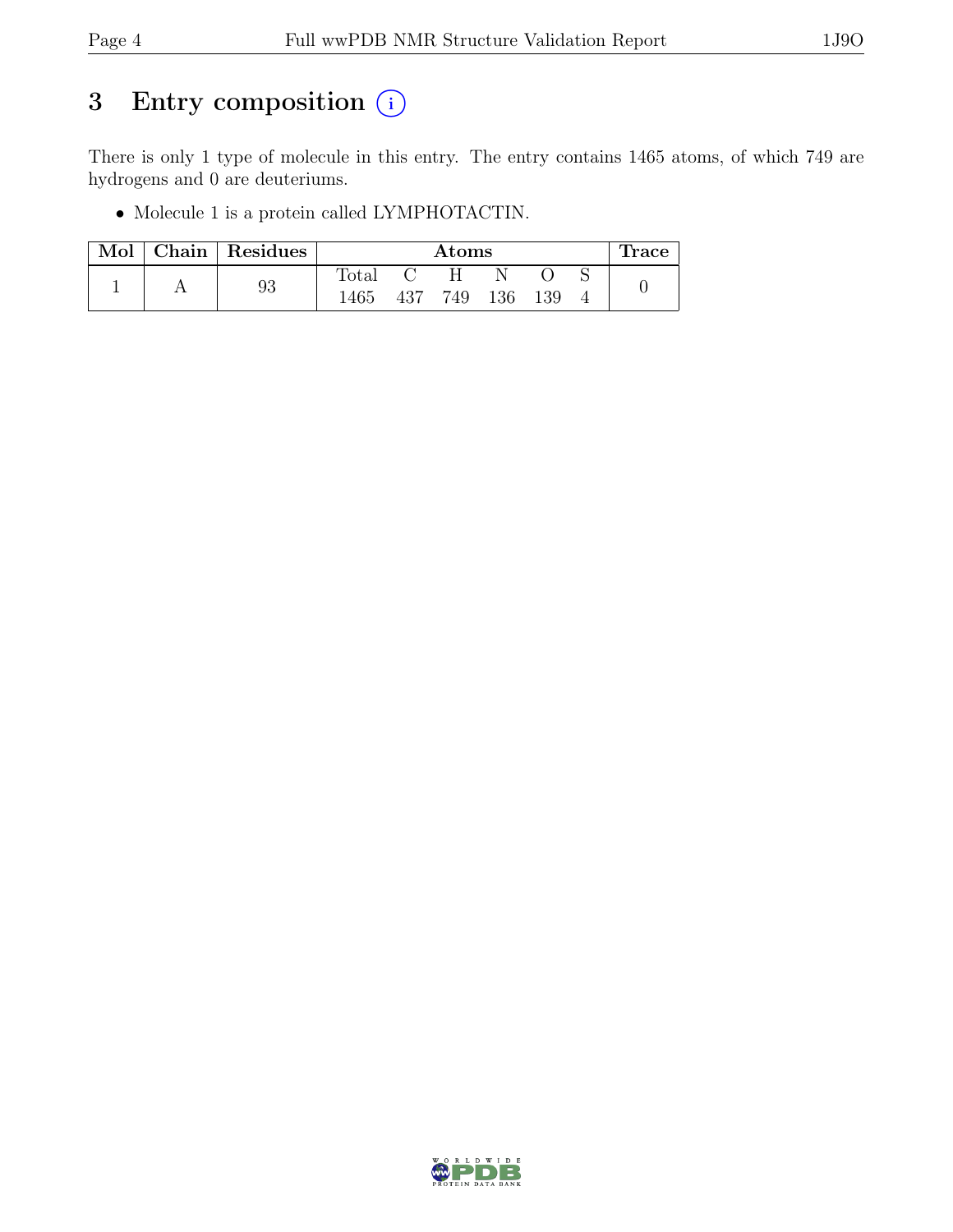## 4 Residue-property plots (i)

These plots are provided for all protein, RNA, DNA and oligosaccharide chains in the entry. The first graphic is the same as shown in the summary in section 1 of this report. The second graphic shows the sequence where residues are colour-coded according to the number of geometric quality criteria for which they contain at least one outlier: green  $= 0$ , yellow  $= 1$ , orange  $= 2$  and red  $=$ 3 or more. Stretches of 2 or more consecutive residues without any outliers are shown as green connectors. Residues which are classified as ill-defined in the NMR ensemble, are shown in cyan with an underline colour-coded according to the previous scheme. Residues which were present in the experimental sample, but not modelled in the final structure are shown in grey.

• Molecule 1: LYMPHOTACTIN



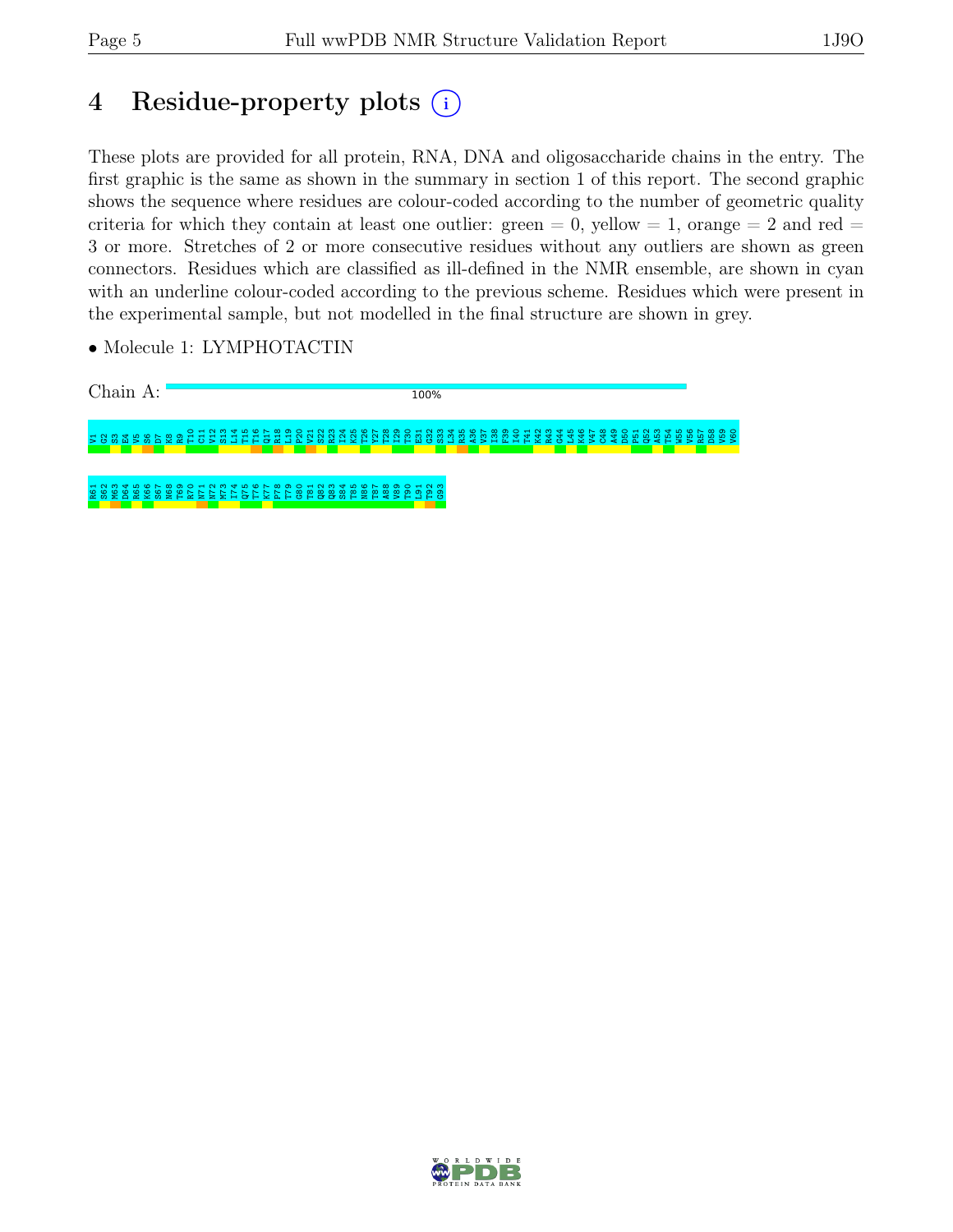## 5 Refinement protocol and experimental data overview  $(i)$

The models were refined using the following method: torsion angle dynamics.

Of the 50 calculated structures, 1 were deposited, based on the following criterion: STRUCTURES WITH THE LOWEST ENERGY, TARGET FUNCTION.

The following table shows the software used for structure solution, optimisation and refinement.

| $\mid$ Software name $\mid$ Classification $\mid$ Version |            |      |
|-----------------------------------------------------------|------------|------|
| DYANA                                                     | refinement | -1.5 |

No chemical shift data was provided.

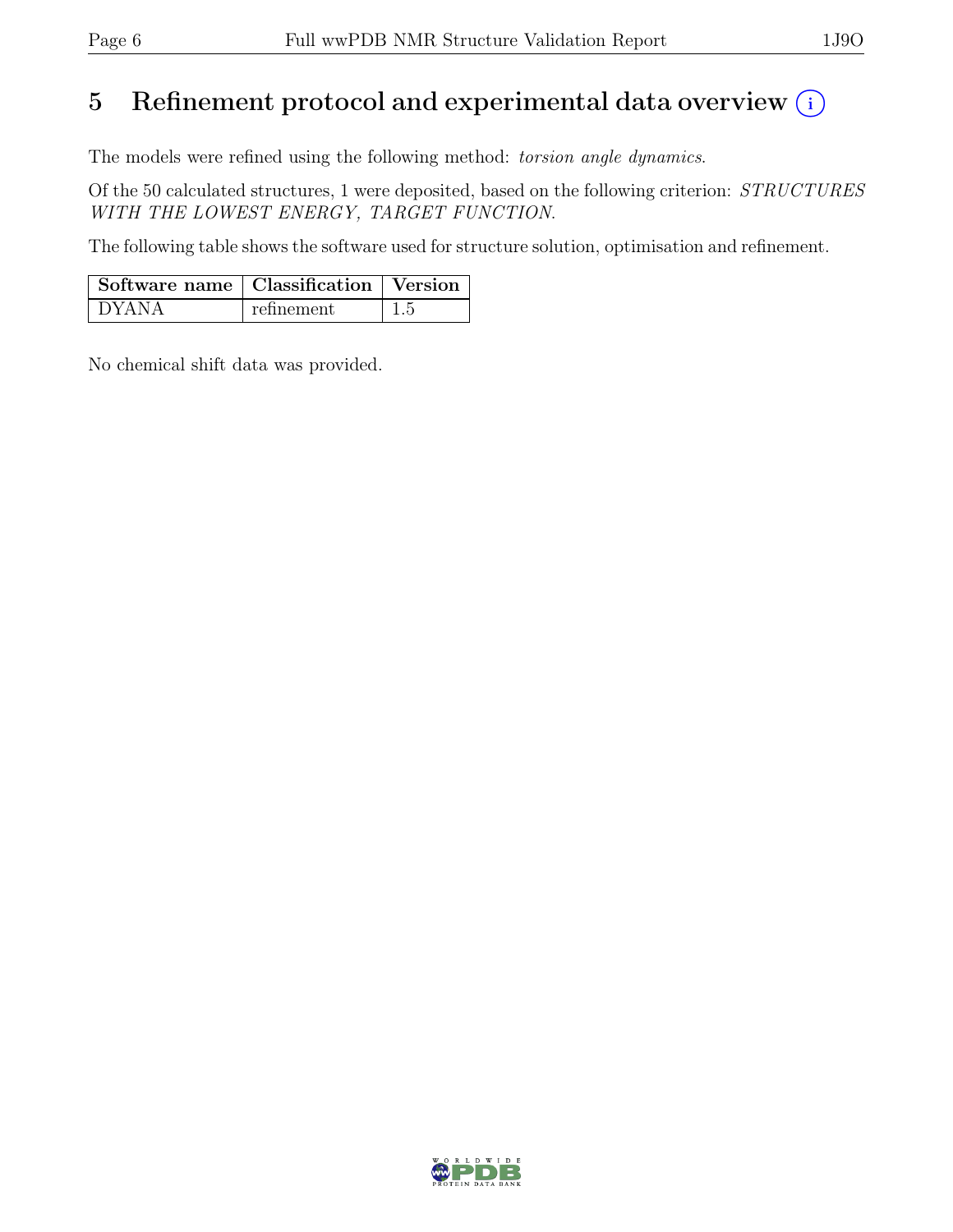## 6 Model quality  $(i)$

## 6.1 Standard geometry  $(i)$

There are no covalent bond-length or bond-angle outliers.

There are no bond-length outliers.

There are no bond-angle outliers.

There are no chirality outliers.

There are no planarity outliers.

### 6.2 Too-close contacts  $(i)$

In the following table, the Non-H and H(model) columns list the number of non-hydrogen atoms and hydrogen atoms in each chain respectively. The H(added) column lists the number of hydrogen atoms added and optimized by MolProbity. The Clashes column lists the number of clashes averaged over the ensemble.

|  | Mol   Chain   Non-H   H(model)   H(added)   Clashes |  |
|--|-----------------------------------------------------|--|
|  |                                                     |  |
|  |                                                     |  |

The all-atom clashscore is defined as the number of clashes found per 1000 atoms (including hydrogen atoms). The all-atom clashscore for this structure is -.

There are no clashes.

## 6.3 Torsion angles  $(i)$

### 6.3.1 Protein backbone  $(i)$

In the following table, the Percentiles column shows the percent Ramachandran outliers of the chain as a percentile score with respect to all PDB entries followed by that with respect to all NMR entries. The Analysed column shows the number of residues for which the backbone conformation was analysed and the total number of residues.

| Mol |  |  | Chain   Analysed   Favoured   Allowed   Outliers   Percentiles |
|-----|--|--|----------------------------------------------------------------|
|     |  |  |                                                                |
|     |  |  |                                                                |

There are no Ramachandran outliers.

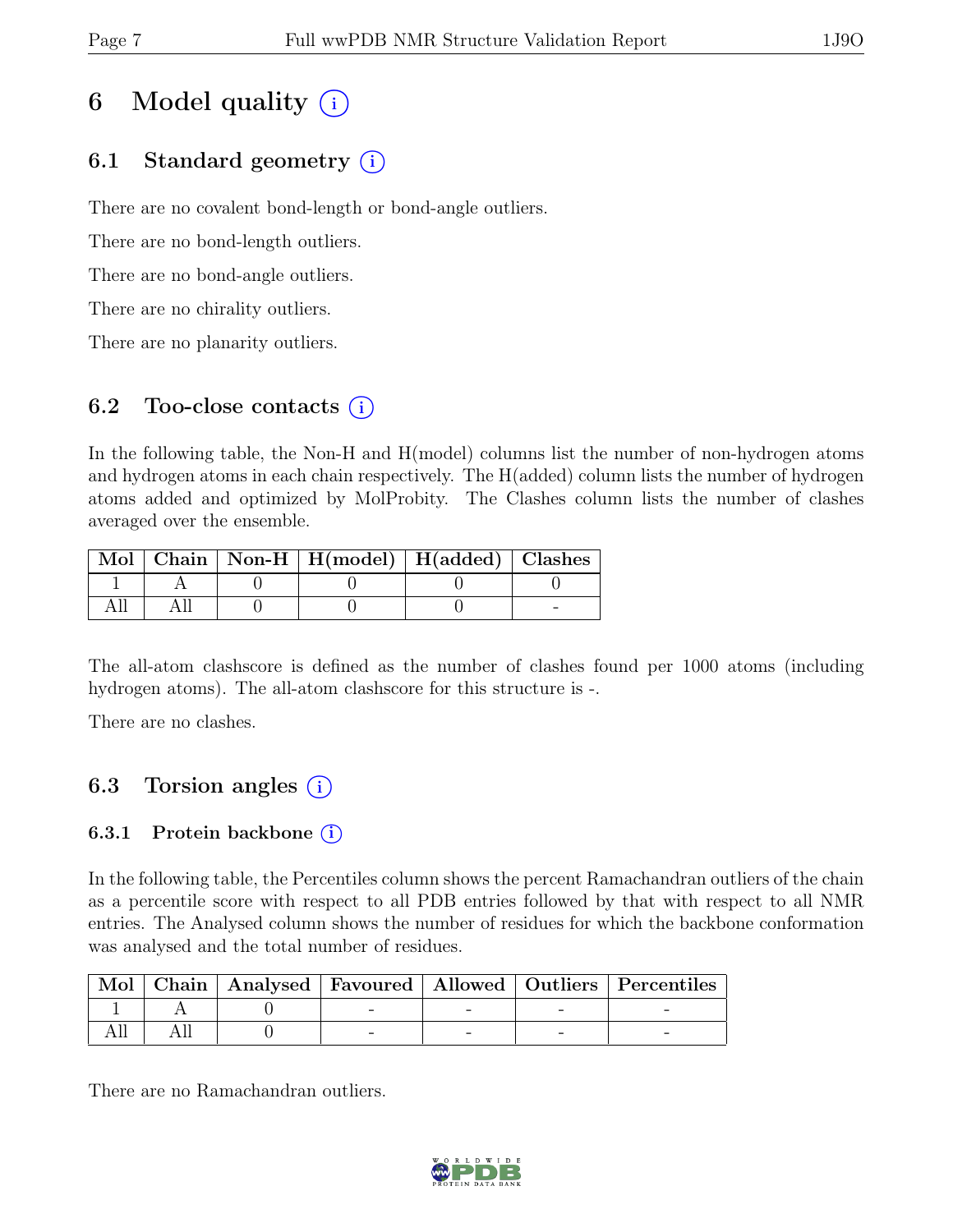#### 6.3.2 Protein sidechains  $(i)$

In the following table, the Percentiles column shows the percent sidechain outliers of the chain as a percentile score with respect to all PDB entries followed by that with respect to all NMR entries. The Analysed column shows the number of residues for which the sidechain conformation was analysed and the total number of residues.

|  |  | Mol   Chain   Analysed   Rotameric   Outliers   Percentiles |
|--|--|-------------------------------------------------------------|
|  |  |                                                             |
|  |  |                                                             |

There are no protein residues with a non-rotameric sidechain to report.

#### 6.3.3 RNA  $(i)$

There are no RNA molecules in this entry.

### 6.4 Non-standard residues in protein, DNA, RNA chains  $(i)$

There are no non-standard protein/DNA/RNA residues in this entry.

### 6.5 Carbohydrates  $(i)$

There are no monosaccharides in this entry.

### 6.6 Ligand geometry  $(i)$

There are no ligands in this entry.

#### 6.7 Other polymers  $(i)$

There are no such molecules in this entry.

### 6.8 Polymer linkage issues  $(i)$

There are no chain breaks in this entry.